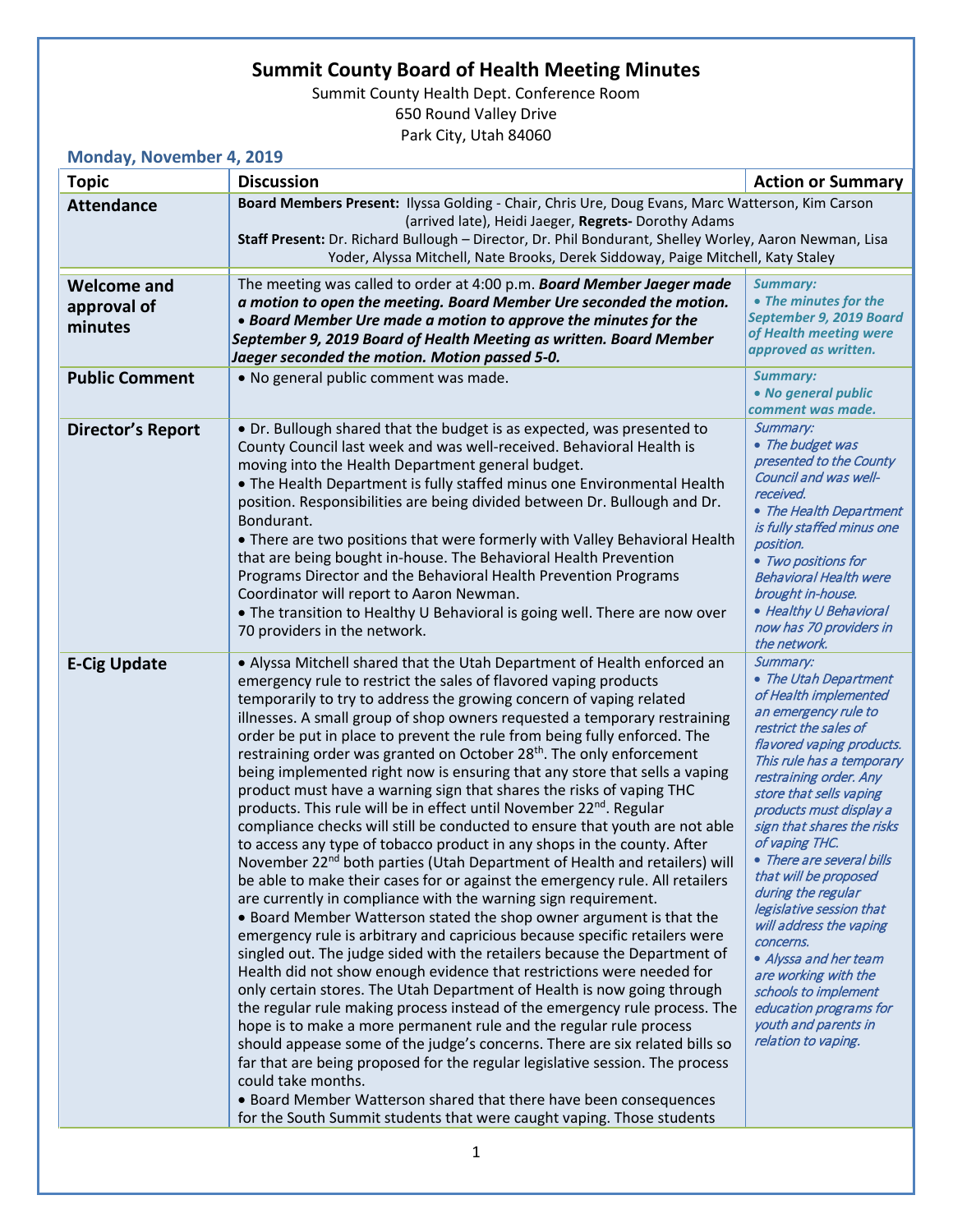| <b>Topic</b>                                                                | <b>Discussion</b>                                                                                                                                                                                                                                                                                                                                                                                                                                                                                                                                                                                                                                                                                                                                                                                                                                                                                                                                                                                                                                                                                                                                                                                                                                                                                                                                                                                                                                                                                                                                                                                                                                                                                                                                                                                                                                                                                                                                                                                                                                                                                                                                                                                                    | <b>Action or Summary</b>                                                                                                                                                                                                                                                                                                                                                                                                                                                                 |
|-----------------------------------------------------------------------------|----------------------------------------------------------------------------------------------------------------------------------------------------------------------------------------------------------------------------------------------------------------------------------------------------------------------------------------------------------------------------------------------------------------------------------------------------------------------------------------------------------------------------------------------------------------------------------------------------------------------------------------------------------------------------------------------------------------------------------------------------------------------------------------------------------------------------------------------------------------------------------------------------------------------------------------------------------------------------------------------------------------------------------------------------------------------------------------------------------------------------------------------------------------------------------------------------------------------------------------------------------------------------------------------------------------------------------------------------------------------------------------------------------------------------------------------------------------------------------------------------------------------------------------------------------------------------------------------------------------------------------------------------------------------------------------------------------------------------------------------------------------------------------------------------------------------------------------------------------------------------------------------------------------------------------------------------------------------------------------------------------------------------------------------------------------------------------------------------------------------------------------------------------------------------------------------------------------------|------------------------------------------------------------------------------------------------------------------------------------------------------------------------------------------------------------------------------------------------------------------------------------------------------------------------------------------------------------------------------------------------------------------------------------------------------------------------------------------|
|                                                                             | were kicked off the football team or suspended. Alyssa and her team are<br>approaching the schools in the County to discuss ways of better educating<br>the youth, with several programs being promoted. Many of the schools are<br>wanting to support these programs. Education for parents is also being<br>provided.                                                                                                                                                                                                                                                                                                                                                                                                                                                                                                                                                                                                                                                                                                                                                                                                                                                                                                                                                                                                                                                                                                                                                                                                                                                                                                                                                                                                                                                                                                                                                                                                                                                                                                                                                                                                                                                                                              |                                                                                                                                                                                                                                                                                                                                                                                                                                                                                          |
| <b>Budget Discussion</b>                                                    | • Dr. Bullough shared the budget proposal with the Board. The budget has<br>already gone through the budget committee and has been presented to<br>the County Manager and the County Council. The County Council will have<br>their public budget hearings on December 4 <sup>th</sup> and 11 <sup>th</sup> . The focus for the<br>Health Department is to reduce disparities, advance healthy lifestyles,<br>protect our environments and safeguard families and communities. All<br>Health Department services support our community. The Health<br>Department has several programs available for the community. Behavioral<br>Health is transitioning to a network model with Healthy U Behavioral. A<br>summary of accomplishments of Health Department programs was shared.<br>Revenue sources for the Health Department include Federal grants, County<br>contributions, State grants, fees, and non-County contributions.<br>• The budget is not asking for any new full-time employees, only two part-<br>time interns. There is a big increase in the budget with the Behavioral<br>Health programs that were previously run through Valley Behavioral. A<br>significant portion of the budget is through Medicaid. The funds will now<br>be utilized in a more effective way.<br>• Fees will be evaluated, including concurrency fees as per the three-year<br>cycle. Fees are assessed to ensure the work being done is paid for.<br>• Behavioral Health is the majority of the overall budget. For the first time<br>in the history of the County there are counselors in every school. Aaron<br>Newman stated the County is seeing the reward already for having<br>behavioral health services in the schools. There is more support from the<br>community and more family engagement.<br>• The budget request is for about an additional \$70,000 from the County,<br>partly due to the requirements for Medicaid match. To offset the<br>additional request from the County, the general health budget,<br>environmental health budget and public health emergency response are<br>being reduced. The sustainability budget has gone up. Revenues are<br>increasing at the same rate as expenditures. | Summary:<br>• The budget proposal<br>was shared and<br>discussed. County Council<br>public budget hearings<br>will be held on December<br>$4th$ and $11th$ .<br>• Fees will be<br>reevaluated.<br>• Behavioral Health is<br>transitioning to a<br>different network<br>approach to providing<br>services and is a<br>significant portion of the<br>budget.<br>• The increase in the<br>budget for Behavioral<br>Health is being offset by<br>reductions in the budget<br>in other areas. |
| <b>Source Protection</b><br>Discussion,<br><b>Including Public</b><br>Input | . Dr. Bullough welcomed the public for the source protection discussion. A<br>decision will not be made tonight. There will be an opportunity for written<br>public comment. There has been a lot of concern about the proposed<br>ordinance. All input will be considered through this process. Public input<br>during this meeting was encouraged.<br>• Dr. Bondurant stated there have been many requests stating there is a<br>need for a source protection ordinance in Summit County. As the<br>headwaters of the State, water source protection serves a number of<br>people. There is a concurrency ordinance that requires public water<br>systems to report that there is enough water to fulfill agreements and<br>condition letters that have been issued. In exchange, the public water<br>systems have asked for protection of the water sources.<br>• The source protection rule is the first approach to try to meet the needs<br>of source protection. This ordinance is not intended to be a land grab or to<br>subvert the process, but to try to be as transparent as possible. This is the<br>way local governments should work by being represented by the water<br>systems, the general public, the Board of Health, and Health Department<br>Staff. Staff has worked with many people to devise this rule. This is just a<br>first draft. Fire, police, septic and sewer, and several other impacts are<br>considered for development, but not what development does to ground<br>water. Ground water is where it all starts and should be considered in the<br>development process. This rule connects to the State rule for water source                                                                                                                                                                                                                                                                                                                                                                                                                                                                                                                                                   | Summary:<br>• Dr. Bondurant shared<br>an overview of the<br>proposed source<br>protection ordinance<br>including specifics of the<br>source protection zones.                                                                                                                                                                                                                                                                                                                            |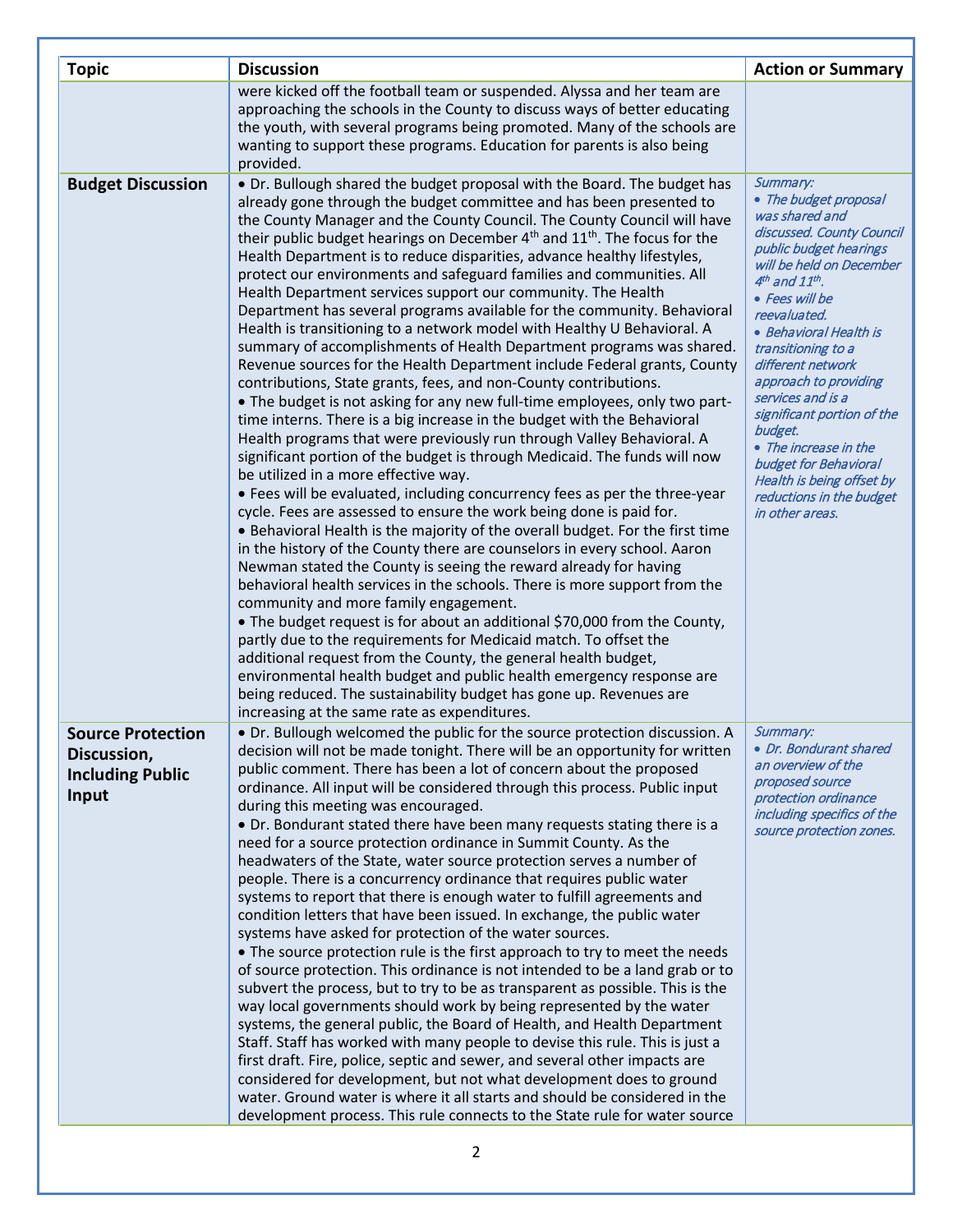| <b>Topic</b> | <b>Discussion</b>                                                                                                                                     | <b>Action or Summary</b> |
|--------------|-------------------------------------------------------------------------------------------------------------------------------------------------------|--------------------------|
|              | protection. The Health Department staff are advocates for the private                                                                                 |                          |
|              | landowner, the public water systems, the State, the Division of Drinking                                                                              |                          |
|              | Water, and the Farm Bureau in trying to find a solution to protect ground                                                                             |                          |
|              | water. Something has probably been missed in the proposed ordinance or                                                                                |                          |
|              | something may be included that should not be included. This process is to<br>receive feedback with an interactive discussion. This will be an ongoing |                          |
|              | collaborative process.                                                                                                                                |                          |
|              | . The biggest concern that has already been received is with Zones 3 and 4                                                                            |                          |
|              | which have been in State rule since 1996. Dr. Bondurant explained the                                                                                 |                          |
|              | zones associated with the public water system. When a public water                                                                                    |                          |
|              | system appoints a well, they are required to create a source protection                                                                               |                          |
|              | plan. As part of this plan, there are four zones that must be delineated.                                                                             |                          |
|              | Zone 1 is the hundred-foot radius from the well that must be protected as                                                                             |                          |
|              | the most sensitive area. Zone 2 is the next zone out and is the next most                                                                             |                          |
|              | sensitive area for source protection. Zone 3 is the next zone out and can be                                                                          |                          |
|              | very large. Zone 4 is the last zone. Zones 3 and 4 will sometimes overlap. A                                                                          |                          |
|              | map was shown of the source protection zones already in existence in                                                                                  |                          |
|              | Summit County. Many are already in place and will be applied during the                                                                               |                          |
|              | review process for development. Notification will be given to the water<br>company located in their zone for them to be involved in the development   |                          |
|              | discussion. Zone 3 talks about agricultural operations and discussion is                                                                              |                          |
|              | required. Agricultural operations are not prohibited in Zone 3, but source                                                                            |                          |
|              | protection will be included in the process for any new agricultural                                                                                   |                          |
|              | operation. The water company will have a say in what processes need to                                                                                |                          |
|              | be implemented to protect the ground water. Nothing is being limited                                                                                  |                          |
|              | through this proposed ordinance, but any new development, including                                                                                   |                          |
|              | agricultural operation will be subject to a review process. Zones 1 through                                                                           |                          |
|              | 3 are usually owned by a water company. The rule would not limit running                                                                              |                          |
|              | cattle on Zone 4, but the water company will still be notified. The only                                                                              |                          |
|              | limits on zone 4 are described and include any hazmat, landfills or                                                                                   |                          |
|              | hazardous waste dump sites. Zone 1 will never intersect more than one                                                                                 |                          |
|              | parcel.<br>• Staff is looking to initiate an internal process. An application is made and                                                             |                          |
|              | assigned to a Planner. The Planner will identify who is affected and review                                                                           |                          |
|              | the application. As part of the review process if a source protection zone is                                                                         |                          |
|              | identified as part of the development then the water company is included                                                                              |                          |
|              | in the service provider review process and allows the water company to                                                                                |                          |
|              | provide feedback. The feedback will be included in the Planning                                                                                       |                          |
|              | Commission review. The rule is not for current operations but only for                                                                                |                          |
|              | development moving forward. The County is accountable for notification.                                                                               |                          |
|              | This rule brings control and oversight to the local level and includes the                                                                            |                          |
|              | water company into the discussion. There are similar ordinances in 17 of                                                                              |                          |
|              | the 29 counties in Utah.                                                                                                                              |                          |
|              | • Chair Golding asked if mitigation is required, who would be financially<br>responsible. Dr. Bondurant answered that the decision would be between   |                          |
|              | the water company and the developer, with the State DEQ (Department of                                                                                |                          |
|              | Environmental Quality) as a mediator if required. There is an appeal                                                                                  |                          |
|              | process through the Planning Commission and possibly onto the Board of                                                                                |                          |
|              | Health.                                                                                                                                               |                          |
|              | Board Member Evans asked if another ordinance will be required through                                                                                |                          |
|              | the County to affect changes to Planning and Zoning regulations. Dr.                                                                                  |                          |
|              | Bondurant answered that the ordinance is part of the service provider                                                                                 |                          |
|              | input that is presented to the Planning Commission and does not make                                                                                  |                          |
|              | changes to the Planning Code. A small water system will lean heavily on                                                                               |                          |
|              | the source protection plan. Rural water companies and the State DEQ will                                                                              |                          |
|              | determine what is allowed based on the source protection zones.                                                                                       |                          |
|              | Board Member Ure stated he does not like the language and it seems like                                                                               |                          |
|              | an attack on agriculture. Different wording should be used. One concern is                                                                            |                          |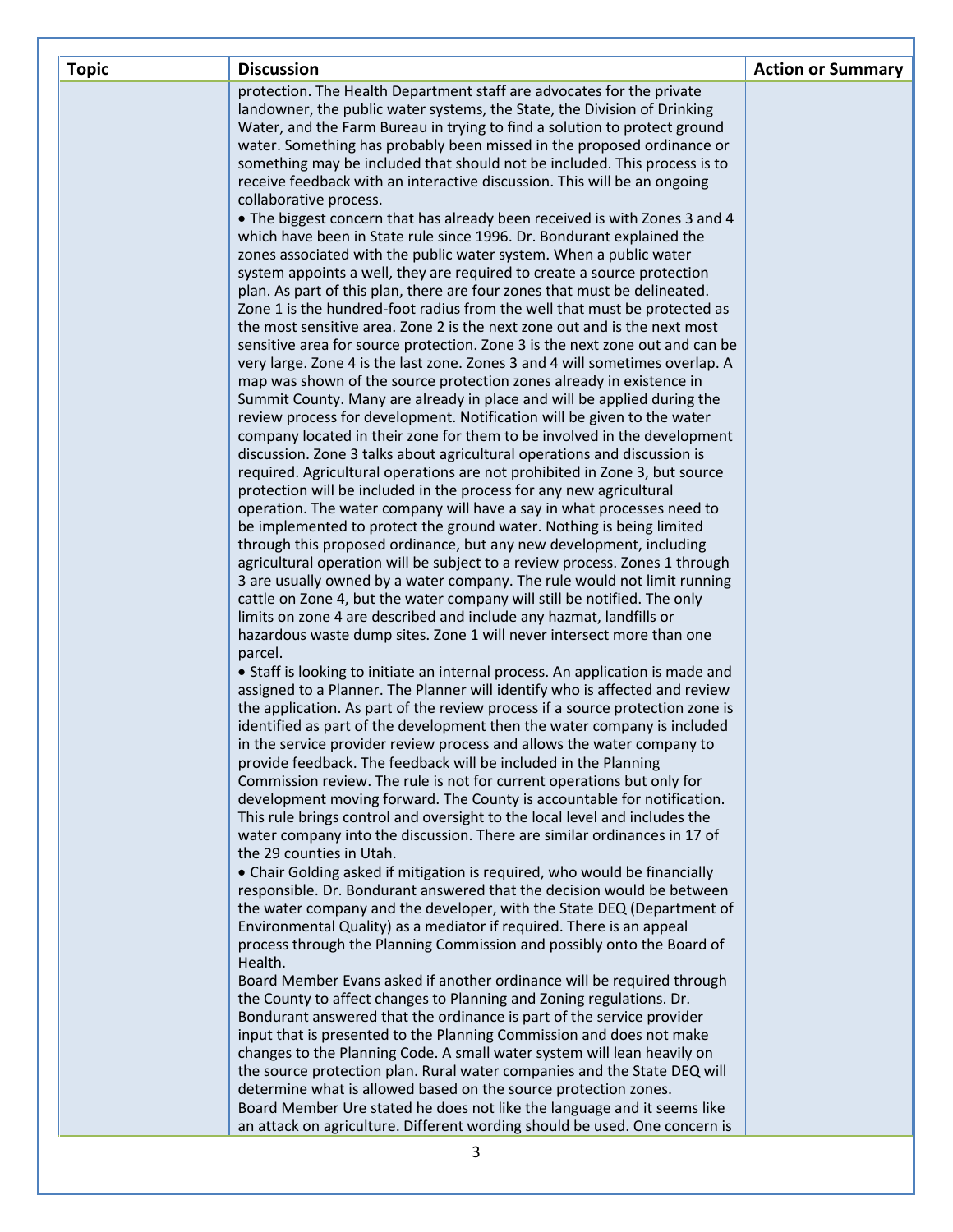| <b>Topic</b> | <b>Discussion</b>                                                                                                                                       | <b>Action or Summary</b>                          |
|--------------|---------------------------------------------------------------------------------------------------------------------------------------------------------|---------------------------------------------------|
|              | with perc tests allowing septic systems in the source protection zones.                                                                                 |                                                   |
|              | Nate Brooks stated that having septic systems in a source protection zone                                                                               |                                                   |
|              | will include working with the water company and may require an                                                                                          |                                                   |
|              | alternative system. Dr. Bondurant stated that some counties do not allow                                                                                |                                                   |
|              | Zone 2 septic systems. This ordinance would have the water company<br>work with the applicant to determine if other mitigations are required.           |                                                   |
|              | Board Member Ure stated that most landowners cannot afford to buy                                                                                       |                                                   |
|              | enough ground to provide a well in a subdivision in a Zone 2. Dr. Bullough                                                                              |                                                   |
|              | stated that the Health Department is sensitive to protecting water and                                                                                  |                                                   |
|              | health while being progressive in adopting new technologies to provide                                                                                  |                                                   |
|              | options to allow construction on different types of development sites. The                                                                              |                                                   |
|              | intent is not to stop development.                                                                                                                      |                                                   |
|              | <b>PUBLIC HEARING</b>                                                                                                                                   |                                                   |
|              | • Sterling Brown with the Utah Farm Bureau asked if the proposed                                                                                        | Summary:                                          |
|              | ordinance has jurisdiction or authority on public land. Bill Laughlin stated                                                                            | • Public concerns and                             |
|              | the public water system would know about new uses in Zone 4 and would                                                                                   | support for the Source<br>protection ordinance    |
|              | be able to provide input. The ordinance does not limit any existing land                                                                                | were shared.                                      |
|              | uses, so livestock grazing is not prohibited in any of the zones. Zones 1 and                                                                           | • A committee will be                             |
|              | 2 will be protected. Sterling Brown clarified that the Forest Service or any<br>public entity must follow the same process as a private landowner. An   | appointed to discuss and                          |
|              | example would be if a new campground was put in then the water system                                                                                   | clarify language in the                           |
|              | would be notified. A rancher may develop a new water source on public                                                                                   | proposed ordinance to be<br>presented at the next |
|              | land, so is that mobile water source defined as a well? Bill Laughlin                                                                                   | <b>Board meeting.</b>                             |
|              | answered that this rule is only applicable to a public drinking water source.                                                                           |                                                   |
|              | Irrigation companies would not be included for the same reason. Dr.                                                                                     |                                                   |
|              | Bondurant stated he will include wording to clarify that irrigation                                                                                     |                                                   |
|              | companies are not included. Definitions are given to clarify what a public                                                                              |                                                   |
|              | water source is. Sterling Brown asked what assurance is given to the                                                                                    |                                                   |
|              | landowner that mitigations required are not over the top. Language should                                                                               |                                                   |
|              | be included to state that requirements should be "reasonable." Dr.                                                                                      |                                                   |
|              | Bondurant answered that the Division of Drinking Water could be engaged<br>to mitigate if the requirements seem severe. Dr. Bullough stated that        |                                                   |
|              | ultimate authority does need to be formalized. Bill Laughlin shared an                                                                                  |                                                   |
|              | example showing that this ordinance is much less restrictive than other                                                                                 |                                                   |
|              | ordinances. The example given put the financial burden on the developer.                                                                                |                                                   |
|              | Dr. Bondurant stated that a concurrency engineer is contracted to help                                                                                  |                                                   |
|              | with concurrency issues and something similar could be having a third-                                                                                  |                                                   |
|              | party consultant that would act as a liaison to determine what is                                                                                       |                                                   |
|              | reasonable if the Board would like to implement that.                                                                                                   |                                                   |
|              | • Dr. David Hansen is the concurrency engineer and stated he has                                                                                        |                                                   |
|              | reviewed hundreds of drinking water source protection plans for the State                                                                               |                                                   |
|              | as a consultant. This proposed ordinance is a very fair ordinance. This                                                                                 |                                                   |
|              | ordinance allows septic systems in zone 2 if designed correctly. There is a                                                                             |                                                   |
|              | need to protect the water source. This ordinance allows cattle grazing. The<br>water source does need to be protected because if it is contaminated the |                                                   |
|              | contamination could be irreversible. This ordinance allows for                                                                                          |                                                   |
|              | reasonableness and solutions for development.                                                                                                           |                                                   |
|              | • Glen Brown stated this reminds him of an ordinance for mandatory fire                                                                                 |                                                   |
|              | protection. The problem is that no one has a big enough pipe to comply.                                                                                 |                                                   |
|              | There are a number of private small stock water companies in the County                                                                                 |                                                   |
|              | that do not have the resources to be in compliance with this ordinance.                                                                                 |                                                   |
|              | These are volunteer entities that do not want to deal with regulations. This                                                                            |                                                   |
|              | is an invitation for more growth because the only way to comply is with                                                                                 |                                                   |
|              | bigness and having enough resources to make it happen. Years ago, there                                                                                 |                                                   |
|              | were contaminated underground gas tanks and the smaller companies                                                                                       |                                                   |
|              | were wiped out. There are historical agricultural grazing uses in the                                                                                   |                                                   |
|              | County. There needs to be a process for compliance. If this ordinance is for                                                                            |                                                   |
|              | the public use then the public has to pay. The language in this ordinance is                                                                            |                                                   |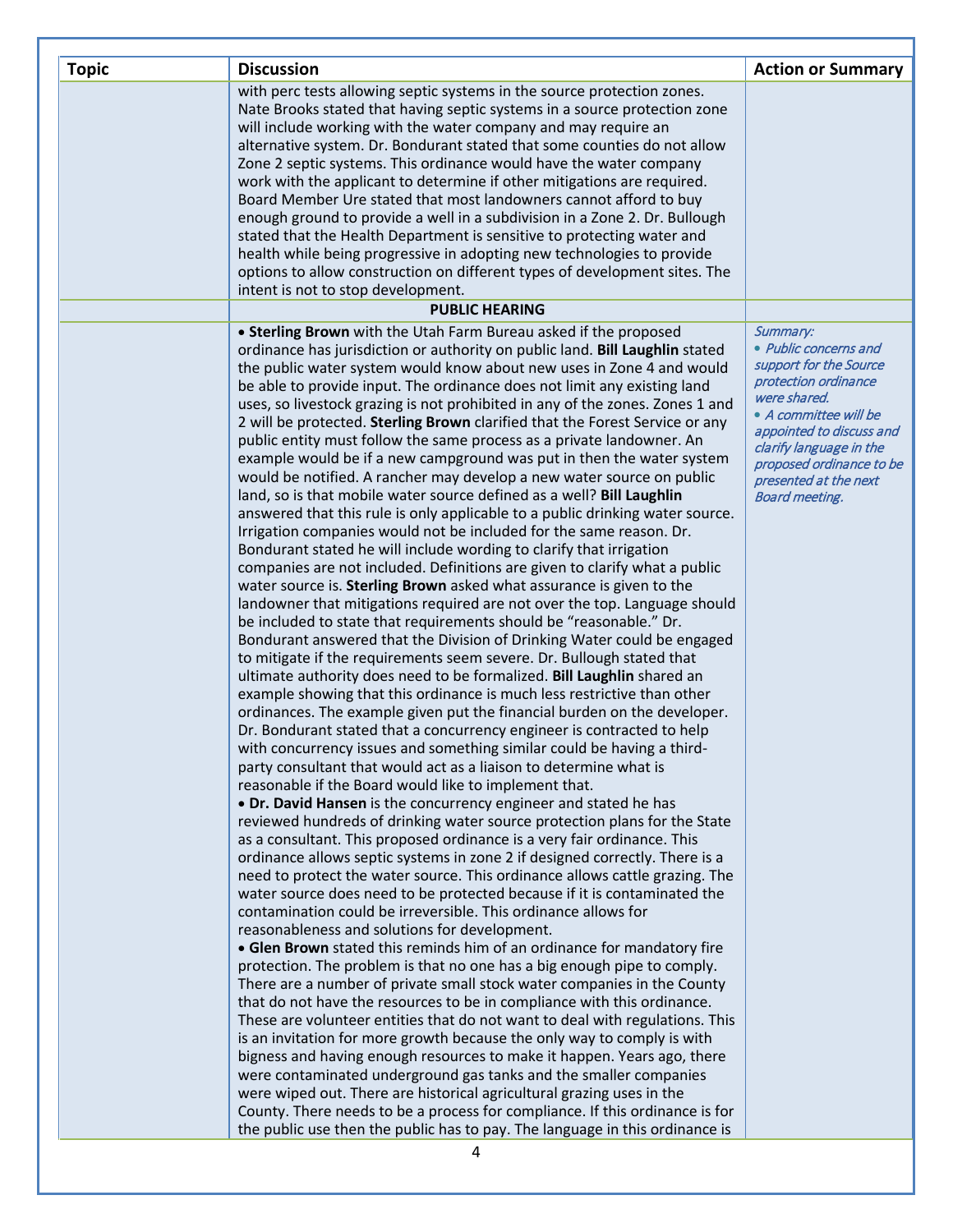| <b>Topic</b> | <b>Discussion</b>                                                                                                                              | <b>Action or Summary</b> |
|--------------|------------------------------------------------------------------------------------------------------------------------------------------------|--------------------------|
|              | scary and is subject to interpretation and administration. It is hard for a                                                                    |                          |
|              | private landowner to trust that they will be treated fairly. Some of the                                                                       |                          |
|              | language needs to be softened. Board Member Carson stated that this                                                                            |                          |
|              | ordinance is designed to protect the smaller water systems and ensures                                                                         |                          |
|              | that any new development has a source protection plan. Board Member                                                                            |                          |
|              | Ure stated the source protection plan should be updated every five years.                                                                      |                          |
|              | Glen Brown stated that private companies are nearly maxed out. Some of                                                                         |                          |
|              | the rules are so onerous that expansion cannot be done. Bill Laughlin                                                                          |                          |
|              | stated the intent of the ordinance is to help little water systems and                                                                         |                          |
|              | protect existing land uses.                                                                                                                    |                          |
|              | • Scott Morrison, the General Manager for Mountain Regional Water                                                                              |                          |
|              | stated that per Utah Code the public water system has a responsibility to                                                                      |                          |
|              | protect water sources. This ordinance is a critical tool for the water<br>systems to be able to protect the water sources by giving the water  |                          |
|              | systems voice in the approval process thus actively promoting public                                                                           |                          |
|              | health. When new development occurs oftentimes the water company                                                                               |                          |
|              | does not know about it and has no influence on development. Public water                                                                       |                          |
|              | systems are encouraged to work with municipalities and counties in                                                                             |                          |
|              | crafting ordinances like this.                                                                                                                 |                          |
|              | . Mike Brown represents Farm Bureau and he read a letter from the                                                                              |                          |
|              | Summit County Farm Bureau Federation for the record (included with                                                                             |                          |
|              | minutes). The language in the ordinance about dairy farms is concerning.                                                                       |                          |
|              | The way the language is currently written would require that agriculture                                                                       |                          |
|              | be removed as an allowed use on the Land Use Chart. There is no language                                                                       |                          |
|              | about developers. This reads like an ordinance specific to agriculture, all                                                                    |                          |
|              | focused on animals and the storage of manure, not related to developers.                                                                       |                          |
|              | A lot of fine details are missing in this document. Does grandfathered                                                                         |                          |
|              | mean that everything is okay until one little thing is changed in an                                                                           |                          |
|              | operation? Farmers were brought to the table later than they should have                                                                       |                          |
|              | been and should have been involved earlier in the process. Before this                                                                         |                          |
|              | ordinance goes to public comment a subcommittee should be appointed                                                                            |                          |
|              | to include those impacted to talk about the details to protect water and                                                                       |                          |
|              | current land uses.                                                                                                                             |                          |
|              | . Andy Garland from Summit Water stated that the concurrency task force                                                                        |                          |
|              | asked for some type of enforcement mechanism for the water companies.                                                                          |                          |
|              | Currently, if a developer comes in there is no way to enforce any of the                                                                       |                          |
|              | source protection zones. This ordinance would provide the water                                                                                |                          |
|              | companies with a say in projects. There is a worry about where runoff is                                                                       |                          |
|              | going, possibly limiting the ability to recharge. There are different needs                                                                    |                          |
|              | on each side of the county.                                                                                                                    |                          |
|              | . Tom Boyer is a landowner and an accredited professional farm manager,                                                                        |                          |
|              | working with all kinds of operations over the years. Agriculture has to be                                                                     |                          |
|              | trusted at some point and this document seems to attack agriculture.                                                                           |                          |
|              | There will not always be a Phil at the table to interpret this ordinance. This                                                                 |                          |
|              | document reads like a direct threat to agriculture moving forward. Mr.                                                                         |                          |
|              | Boyer has never had a water quality issue in the farms he has managed but                                                                      |                          |
|              | understands the impact water quality issues can have. It would be nice to                                                                      |                          |
|              | have agricultural input for this ordinance. Farm Bureau has expertise that                                                                     |                          |
|              | could be useful. Private property rights are what built this nation. Those                                                                     |                          |
|              | rights are being taken when this ordinance is being implemented. As a                                                                          |                          |
|              | property owner is required to go through more and more reviews and<br>suffer the expense of those reviews it results in a no growth philosophy |                          |
|              | that makes it not worth developing. There is a need for this kind of                                                                           |                          |
|              | document but it should be a win-win document.                                                                                                  |                          |
|              | Board Member Watterson asked what would happen if a water source is                                                                            |                          |
|              | contaminated. Dr. Bondurant stated there have been contaminations                                                                              |                          |
|              | because this ordinance was not in place. Andy Garland stated that                                                                              |                          |
|              | contamination could be devastating because the water systems are                                                                               |                          |
|              |                                                                                                                                                |                          |
|              | 5                                                                                                                                              |                          |